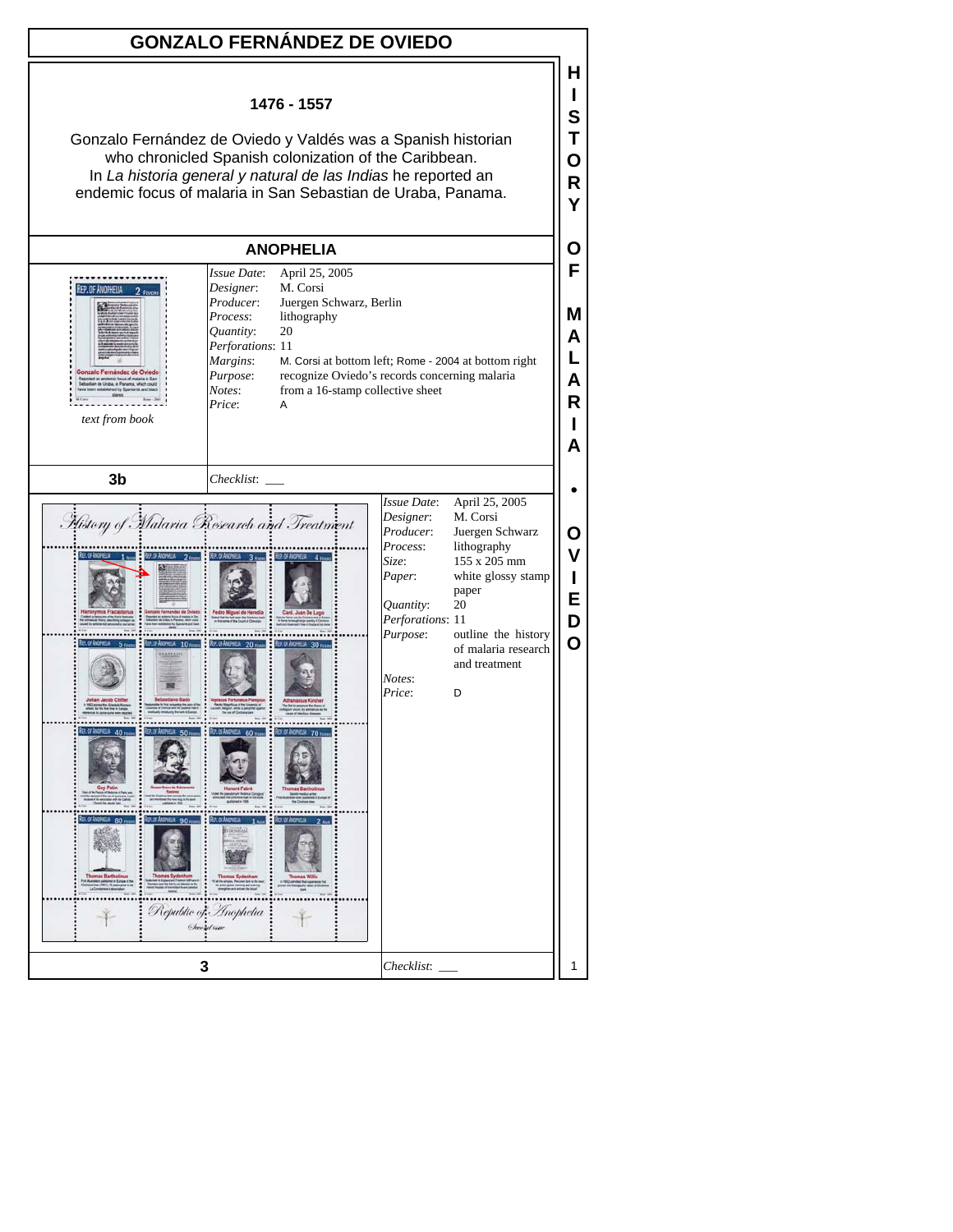|                                                                     | <b>GONZALO FERNÁNDEZ DE OVIEDO</b>                                                                                                                                                                                                    |                                                                                                                                                            |  |  |  |
|---------------------------------------------------------------------|---------------------------------------------------------------------------------------------------------------------------------------------------------------------------------------------------------------------------------------|------------------------------------------------------------------------------------------------------------------------------------------------------------|--|--|--|
| H<br>I<br>S<br>T<br>$\mathbf O$<br>$\mathsf{R}$<br>Y                | Description: as 3b: imperforate<br><b>REP. OF ANOPHELIA</b><br>2 FEVERS<br>Quantity:<br>20<br>Notes:<br>Price:<br>A<br>Gonzalo Fernández de Oviedo<br>endemic focus of malaria m<br>Uratas, in Panama, which c<br>ed by Spaniards and |                                                                                                                                                            |  |  |  |
|                                                                     | 3bi                                                                                                                                                                                                                                   |                                                                                                                                                            |  |  |  |
| O<br>F<br>M<br>A<br>L<br>A<br>$\mathsf{R}$<br>ı<br>A<br>$\mathbf O$ | History of Malaria Research and Treatment<br>Republic of - Thephelia<br>Chreadian                                                                                                                                                     | Quantity: 5<br>Notes:<br>as #3: imperforate<br>Price:<br>D                                                                                                 |  |  |  |
| $\mathsf{V}$                                                        | 3q                                                                                                                                                                                                                                    | Checklist:                                                                                                                                                 |  |  |  |
| I<br>Е<br>D<br>$\mathbf 0$                                          | Republic of Anophelia<br>HISTORY OF MALARIA RESEARCH<br>AND TREATMENT<br>History of Malaria Research and Treatment<br>Republic of Anophelia<br>Christmas                                                                              | Cancel: Post Office 01<br>Cachet: post office<br>228 x 331 mm<br>Size:<br>Notes:<br>Price:<br>$\mathbf C$<br>OF ANOS<br><b>C</b><br>EP<br>œ<br>25 Apr 2005 |  |  |  |
| $\sqrt{2}$                                                          | 1                                                                                                                                                                                                                                     | Checklist:                                                                                                                                                 |  |  |  |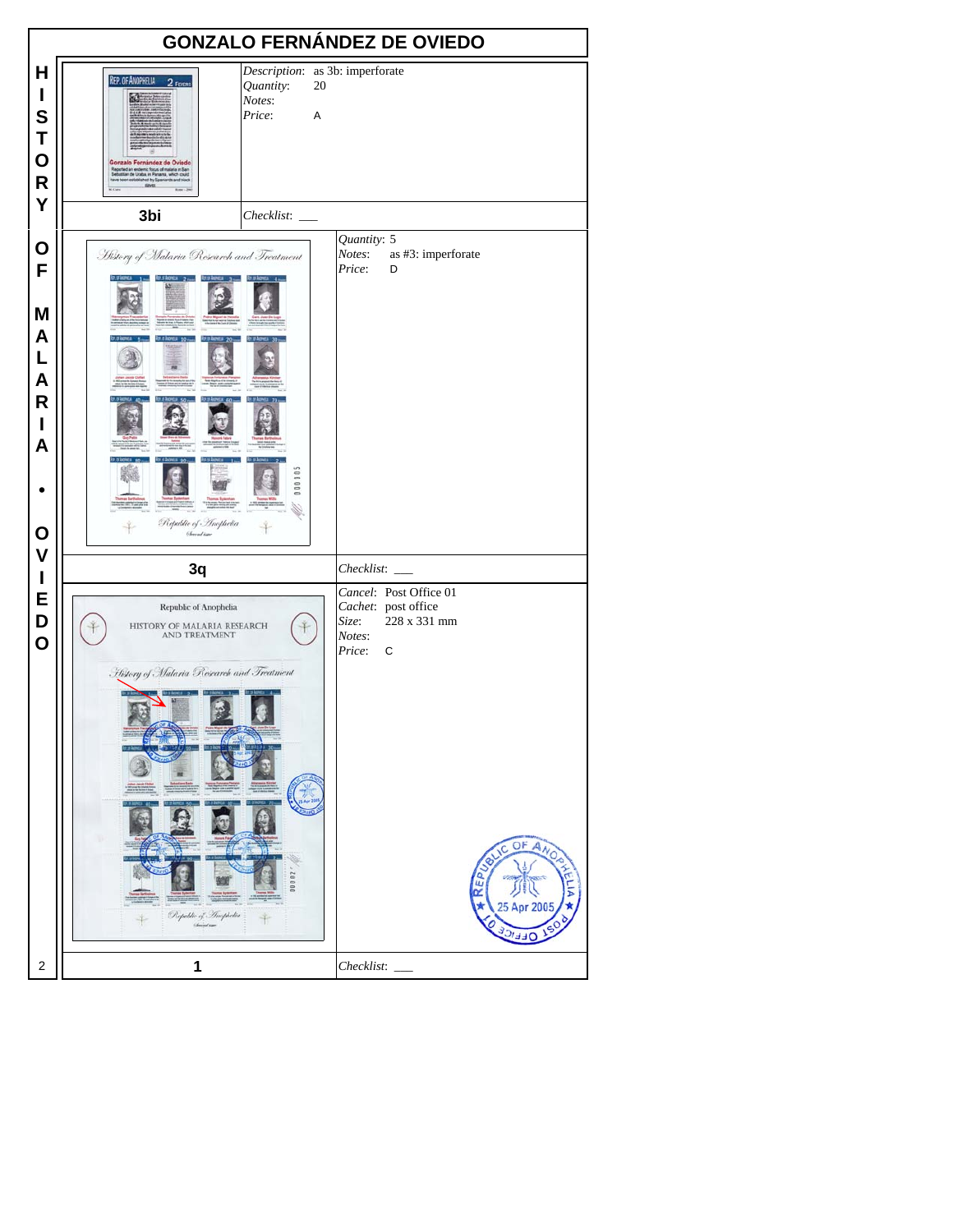| <b>GONZALO FERNÁNDEZ DE OVIEDO</b>                     |                                                                                                               |                                                                                                                                                                             |                       |  |  |
|--------------------------------------------------------|---------------------------------------------------------------------------------------------------------------|-----------------------------------------------------------------------------------------------------------------------------------------------------------------------------|-----------------------|--|--|
| <b>COSTA RICA</b>                                      |                                                                                                               |                                                                                                                                                                             |                       |  |  |
| COSTA RICA<br><b>CORREO AEREO</b>                      | Issue Date:<br>Designer:<br>Producer:<br>Process:<br>Quantity:<br>Perforations: 111/2<br>Margins:<br>Purpose: | November 20, 1978<br>Litografia LIL.<br>lithography<br>LITOGRAFIA LIL. - COSTA RICA in black at bottom<br>center<br>mark the 500 <sup>th</sup> anniversary of Oiedo's birth | S<br>Т<br>O<br>R<br>Y |  |  |
| scene from History of the Indies<br><b>ORREO AEREO</b> | Notes:<br>Price:                                                                                              | B                                                                                                                                                                           | O<br>F                |  |  |
| presenting History to Duke                             |                                                                                                               |                                                                                                                                                                             | M<br>A                |  |  |
|                                                        |                                                                                                               |                                                                                                                                                                             | A<br>R<br>A           |  |  |
|                                                        |                                                                                                               |                                                                                                                                                                             |                       |  |  |

*Oviedo's arms*

**C732-734**

3

**O V I E D O**